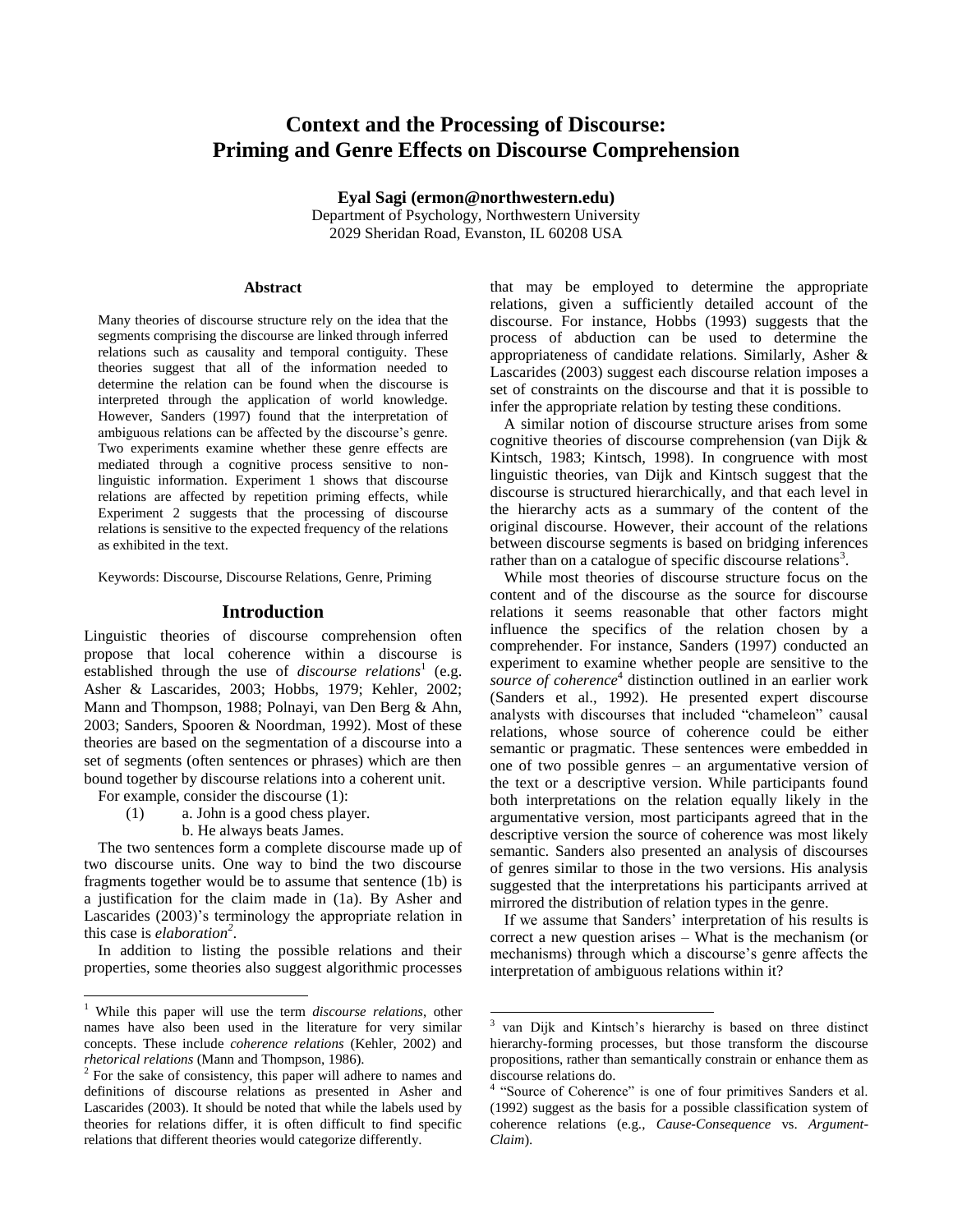One possible explanation is that discourse comprehension is directly affected by the perceived genre of the discourse (e.g. Kintsch's *textual schema*). This account implies that people differentiate among discourse genres and that such genres are discrete and identifiable types. While this is an attractive notion, there might be situations in which several different genres could be applicable. Furthermore, in some cases a novel genre might be encountered, or even expected. Moreover, it is likely that readers can construct models for new genres as they encounter them (e.g. an undergraduate encountering a research paper for the first time). Therefore such a top-down notion of genre is probably insufficient as a full description of the effects genre might have on the analysis of a discourse.

A related explanation that does not rely on an explicit, top-down, notion of genre is that ambiguous discourse relations are interpreted based on a set of expectations. These expectations can be affected by many different cognitive processes – including some abstract awareness of genre. However, awareness of genre is not strictly required. Instead, a statistical approach may be employed. Initially, a default set of expectations may be used. These expectations are then adjusted with each discourse relation computed to reflect the general frequency of relations within a discourse. Given enough relations, this method will tend to disambiguate ambiguous relations based on a probabilistic model that matches the genre to which the discourse belongs without requiring awareness of the genre itself – or even of its existence. While awareness of genre is not required, this account is still based on the composition of the discourse as a whole. The set of expectations used to disambiguate discourse relations would therefore gradually adapt to fit the discourse as more of it is read and comprehended.

In contrast, it is also possible that the effects observed by Sanders' originate locally – without attending to the structure or frequencies of relations in the discourse as a whole. Whereas the process described above employs information gathered from the entire discourse, a local account focuses on discourse relations that directly precede the segment in question. Such an account could, for example, be based on direct replication – if a specific discourse relation is underspecified, it may be possible to use information from the previous relation in order to be able to better compute the relation. This may be extended to nearby relations, depending on the process(es) involved.

While the mechanisms of expectations and priming do not rely on an explicit concept of genre they are still able to predict the results described by Sanders (1997). Furthermore, while genre might not be explicitly used by these mechanisms it is still an underlying factor in their facilitating effect. For instance, it is very likely that the frequency distribution of discourse relations differs between different genres.

The present experiments explore whether these two mechanisms might take part in the process of discourse comprehension. Experiment 1 investigates the possibility that the processing of discourse relations is affected by short-term, local, effects. Experiment 2 examines what happens when participants frequently encounter a discourse relation in a genre in which that relation is rarely used.

# **Experiment 1**

One possible explanation for the results described by Sanders is that in addition to the content of the discourse segments and the current representation of the discourse, the process of computing discourse relations also takes into account the results of recent discourse relations computations. In cases where the previous discourse relation computed is similar to the one being computed this may lead to greater efficiency in the computation. Essentially, the computation of a discourse relation might generate an expectation that the same relation will be used again, resulting in a repetition priming effect. Such effects are not unlike those that have been demonstrated for syntactic structures (cf. Bock & Levelt, 1994; Smith & Wheeldon, 2001). Experiment 1 explores this possibility.

Such effects require that the inferences used to identify a specific discourse relation bear some similarity to one another. As such, these inferences should be more than just generalized bridging inferences as suggested by Kintsch (2003). Rather, these inferences must include an explicit reference to the type of relation involved (e.g. Parallel or Elaboration).

Table 1: Sample Stimuli from Experiment 1

| Relation    | Sentence pair                         |  |
|-------------|---------------------------------------|--|
| Parallel    | 1: Julia is a respected chess player. |  |
|             | 2: She excels at poker.               |  |
| Elaboration | 1: Julia is a respected chess player. |  |
|             | 2: She has an analytical mind.        |  |

Table 2: Sample Question from Experiment 1

| How many chess tournaments do you think Julia won? |                     |  |
|----------------------------------------------------|---------------------|--|
|                                                    | 1. None.            |  |
|                                                    | 2. A few.           |  |
|                                                    | 3. More than a few. |  |
| 4.                                                 | Many.               |  |
|                                                    |                     |  |

Participants were presented with pairs of sentences, one pair at a time. These pairs were related through either a *parallel* relation or an *elaboration* relation (see Table 1 for sample stimuli). In cases where the two sentences were connected through a parallel relation, the propositional content of the second sentence mirrored that of the first sentence but with a different object (e.g., "chess" and "poker"). A sentence pair exhibited an elaboration relation when the second sentence was used to provide evidence for the truthfulness of the first sentence. In both cases the sentence pairs described properties of individuals and no relationship existed between the various sentence pairs.

In order to motivate participants to attend to the meaning of the sentences and to the discourse relations that relate them, participants were later asked to answer questions about the people described in the sentences (see Table 2 for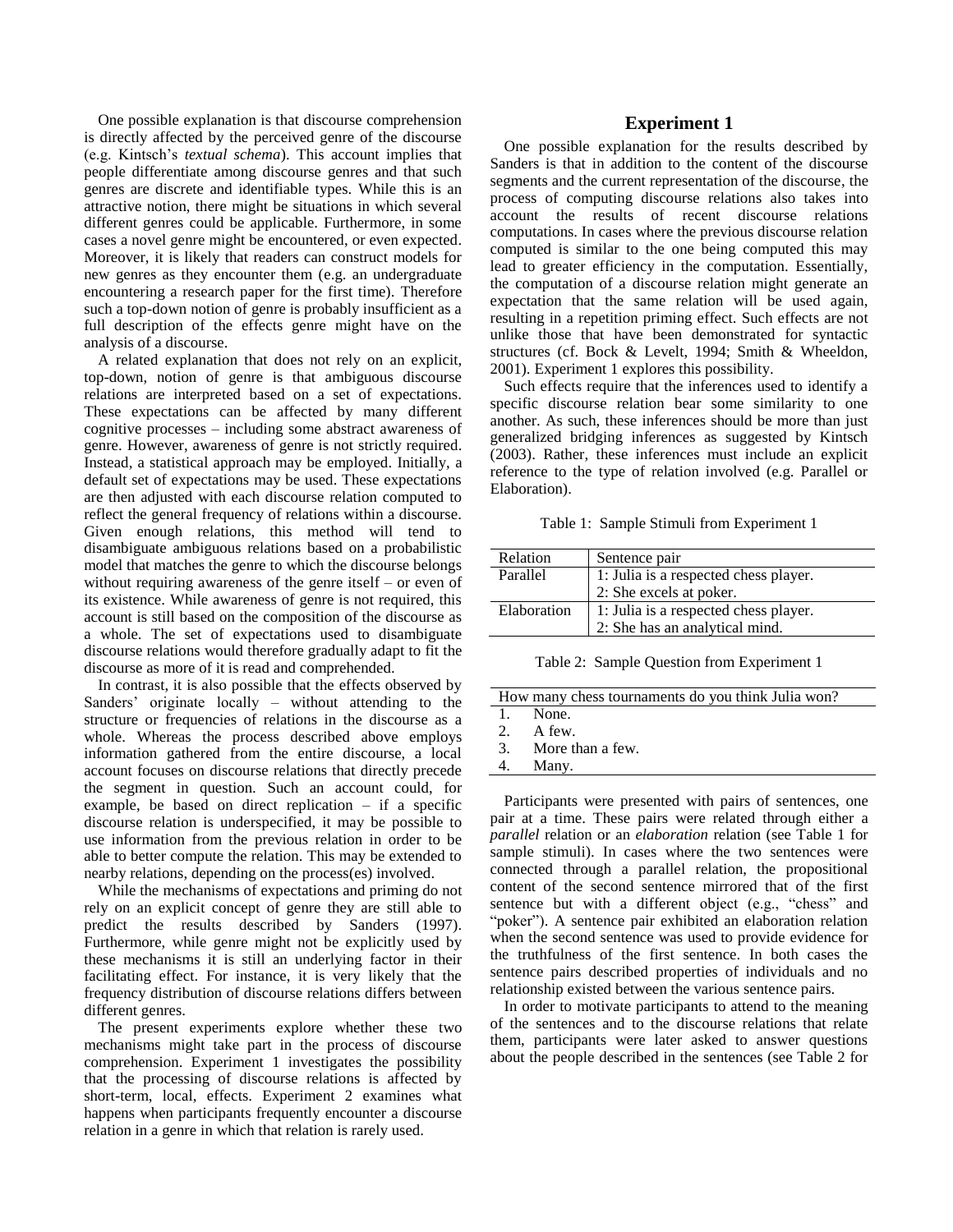a sample question)<sup>5</sup>. Four such questions followed each set of 4 sentence pairs – one question per pair. Importantly, because these questions were presented following the presentation of four unrelated sentence pairs it is unlikely that participants would delay the comprehension of the sentence pairs until the relevant question was presented.

A presented sentence pair was considered *primed* if the pair immediately preceding it was of the same type (e.g. a pair exhibiting a parallel discourse relation following a pair exhibiting the same relation). If discourse relations are affected by repetition priming then participants should read stimuli pairs faster when they are preceded by a pair of the same type than when they are preceded by a pair of the other type.

## **Methods**

 $\overline{\phantom{a}}$ 

**Participants** Forty-two undergraduate students enrolled at Northwestern University participated in this experiment in partial fulfillment of course requirements.

**Procedure** Participants were asked to read pairs of sentences as quickly as possible but to make sure they have read the sentences carefully as they would be asked questions about the content of the sentences. Sentence pairs were presented on a computer screen, one pair at a time. After reading a pair, participants pressed the spacebar in order to proceed to the next pair, at which time the sentence pair disappear. A second later, a new sentence pair appeared. Reading time was measured as the duration between the onset of presentation of a sentence pair and the time the participant pressed the spacebar.

Over the course of the experiment, each participant was presented with 32 sentence pairs, half of which exhibited a parallel relation and half of which exhibited an elaboration relation. Every fourth sentence pair was followed by a set of four multiple choice questions. After participants answered the four questions they were asked to press the spacebar when they were ready to read the next sentence pair.

The sentence pairs presented to the participants were constructed out of sets containing two possible first sentences and two possible second sentences (see the materials section below). The composition of the sentence pairs, the order of their presentation, and whether they were primed or not was counterbalanced across participants.

**Materials** The experimental stimuli consisted of 16 sets of 4 sentences. Each set included two "head" sentences and two "tail" sentences. An experimental sentence pair was constructed by joining together a head sentence with a tail sentence. There two head sentences were analogous to one another, while the two tail sentences were related to the head sentences through either a parallel or an elaboration discourse relation (see Table 3 for an example of such a complete set). In this way, all participants were presented with the same sentences and therefore each participant was exposed to exactly the same words and propositions. However each head sentence participated in a parallel discourse relation for half the participants, and an elaboration relation for the other half of the participants. In addition, a question was designed for each head sentence.

Table 3: Sample Stimuli Set from Experiment 1

| $\Gamma$ <sub>ype</sub> | Sentence pair                           |  |
|-------------------------|-----------------------------------------|--|
| Head 1                  | Stacy wears a ring on her index finger. |  |
| Head 2                  | Traci keeps a ruby pendant on her desk. |  |
| Parallel                | She owns a Rolex watch.                 |  |
| Elaboration             | She appreciates jewelry.                |  |

# **Results**

 $\overline{\phantom{a}}$ 

In order to better control for the variability in sentence length, reading times for the sentence pairs were divided by the number of words in the sentence pair<sup>6</sup>. Furthermore, only sentence pairs preceded by a sentence pair were included in the analyzed data<sup>7</sup>. Additionally, an initial analysis of the distribution of the reading times showed a significant positive skew of the distribution, as is often the case with reading times. In order to normalize the distribution, outliers were removed according to the method described by Tukey (1977). Tukey defined outliers as values that lie further than 1.5 times the inter-quartile range from the appropriate inter-quartile percentile (below Q1 or above Q3). The determination of outliers was performed separately for each discourse relation type. This excluded 3.6% of the data from the analysis.

The overall mean of reading times for each of the four conditions is given in Table 4. Table 4 also shows the difference between the primed and unprimed means as the priming index. The means of the four conditions were calculated for each participant, and a repeated-measures ANOVA was performed on the resulting data. This ANOVA used the relation type of the sentence pair and the relation type of the preceding sentence pair as withinparticipant variables. There was a significant main effect for the type of the discourse relation (sentence pairs exhibiting a parallel relation took longer to read than pairs exhibiting an explanation relation)  $(F(1,41) = 8.08; p < .01)$ , and a significant interaction between the type of relation exhibited by the sentence pair and the type of relation exhibited by the previous pair  $(F(1,41) = 9.81; p < .01)$ . There was no significant main effect for the type of discourse relation of the previous sentence pair  $(F(1,41) = .66; p > .1)$ .

<sup>&</sup>lt;sup>5</sup> It should be noted that if participants did not attend to the sentence and did not draw any inferences about them, then no priming effect should be expected.

 $6$  This is meant to make the sentence reading times roughly comparable. However, since the comparison here is between the reading times of the same sentences in either a primed position or an unprimed position, normalization is not strictly required for the purposes of the analysis.

This excluded the first sentence pair of each block  $-$  these sentences tended to exhibit a significantly higher reading time, presumably because they represented the start of a new "discourse"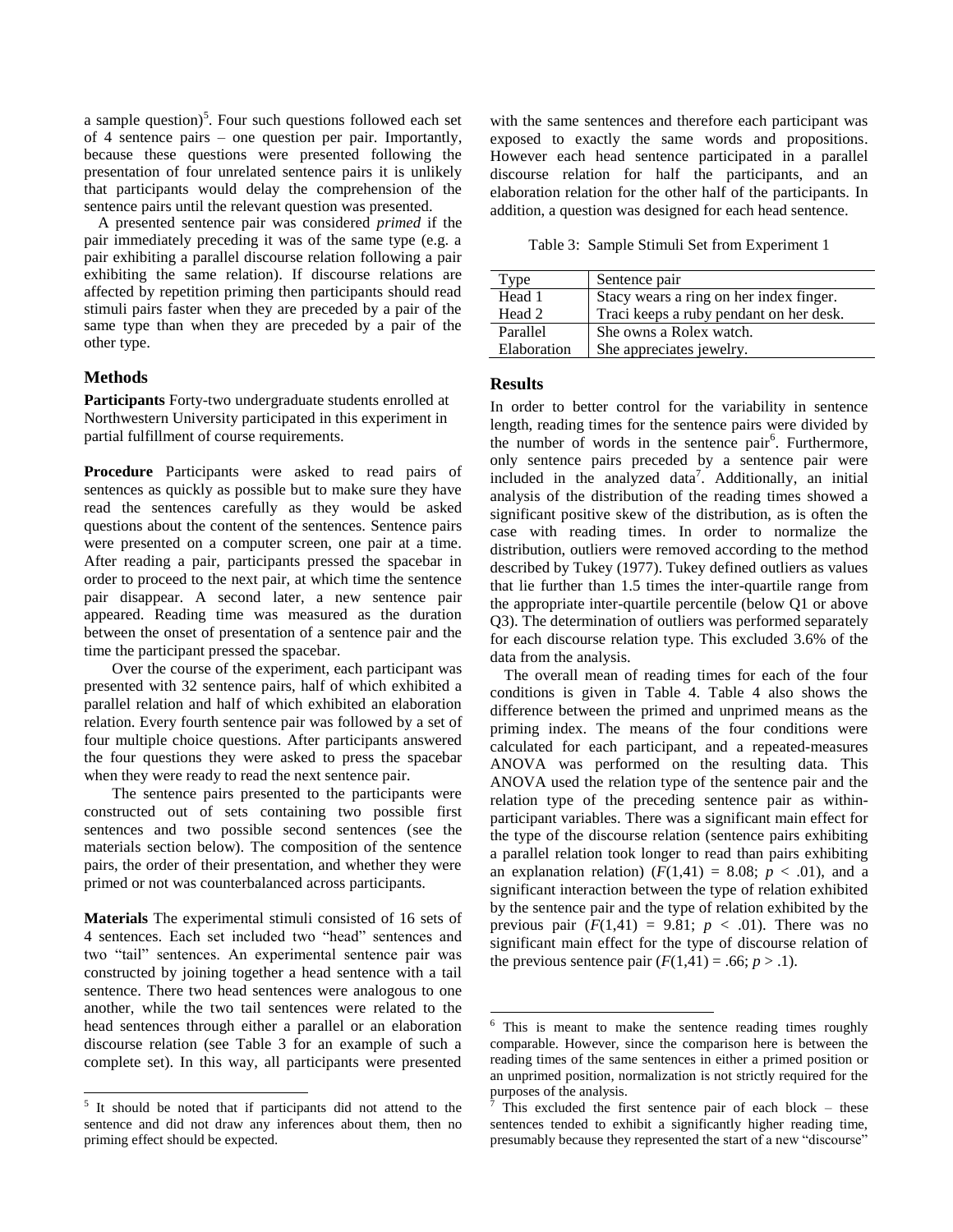An item analysis, using the same repeated measures ANOVA used for the participant analysis yielded nonsignificant main effects (for the discourse relation: *F*(1,23)  $= 2.91$ ; *p* > .1; for the previous discourse relation:  $F(1,23) =$ .155;  $p > .1$ ) and a marginally significant interaction  $(F(1,23) = 3.88; p = .06)$ . While the item analysis revealed no significant interaction, this is possibly because more items are required for a significant effect due to the relatively small effect size.

The interaction between the discourse relation of the previous sentence pair and the discourse relation of the current sentence pair represents the hypothesized priming effect – If the two discourse relations match the sentence pair is read faster than if the two discourse relations do not match. To further explore this effect, two planned comparisons were performed. These yielded a significant difference for elaboration relations  $(t(41) = 2.70; p < .01$ , one-tailed), but only a marginally-significant difference for parallel relations  $(t(41) = 1.52; p = .07$ , one-tailed).

Table 4: Mean Word Reading Time for the current sentence pair by Condition (ms).

|          |             | Previous relation |                      | Priming |
|----------|-------------|-------------------|----------------------|---------|
|          |             |                   | Parallel Elaboration | index   |
| Current  | Parallel    | 303               | 320                  |         |
| relation | Elaboration | 301               | 288                  |         |

## **Discussion**

Experiment 1 demonstrates that the processing of discourse relations does exhibit repetition priming effects. In turn, this lends support to the hypothesis that local effects might play a role in genre effects on the processing of discourse, such as those reported by Sanders (1997).

Furthermore, such effects are not predicted by models proposing that discourse relations are determined through a fixed process that is only affected by the semantic content of the discourse segments and the context of the discourse, such as the one described by Asher and Lascarides (2003). In contrast, the abduction model proposed by Hobbs et al. (1993) may account for this result by assuming that the weights used in the computation are continually adjusted.

This result also suggests that the inferences drawn by readers are differentiated based on the type of discourse relations. It is unlikely that the observed priming effect can occur between two generalized inferences that are based on the specifics of the discourse in question. Instead, it is more likely that a generalizing principle, such as the type of discourse relation, is extracted. This provides support for theories arguing that discourse structure is based on a specific catalogue of discourse relations (e.g. Asher & Lascarides, 2003; Mann and Thompson, 1988).

Nevertheless, even if local priming effects may be able to account for the Sanders' results, it may still be the case that a less localized process might also play a role in the interactions between genre and discourse relations. More specifically, if we assume that the priming effects observed in experiment 1 are a result of shifts in the way the cognitive process responsible for the determination of discourse relations works then it is possible that under some cases such shifts may be cumulative and result in a gradual shift in processing expectations as to the structure of the discourse. Experiment 2 examines a case in which such a gradual shift may be evident.

## **Experiment 2**

While experiment 1 demonstrated how a single instance of a discourse relation can affect the processing of discourse, experiment 2 attempts to create a situation that is closer to that to which participants in Sanders' experiment where exposed to. The short, isolated discourses embodied by the two-sentence lines of experiment 1 are replaced by a more continuous narrative intended to produce a sense of genre.

However, while the genre employed in this experiment might be broadly construed as a narrative, it is an overly simplified narrative genre employing only two discourse relations. The first relation used in experiment 2 is *narration*. This relation is common and straightforward, it relates to discourse segments through temporal continuity in which the second segment follows the first one temporally, while maintaining the same context.

The second discourse relation used in this experiment has been named *background* by Asher and Lascarides. In many ways, this relation is the inverse of the narration relation. Instead of providing information as to "what happens after", the background relation provides background information that pertains to the action described. Frequently, this is information about a state that was in effect when the action started, or even a prerequisite for the action. Table 5 presents a sample sentence pair for each of the two types.

While the relation is employed in the narrative genre, it is much less frequent than the use of narration and other relations that imply an advancing temporal flow. In a sense, the notion of a narrative as telling a story relies on the general tendency of its constituents to portray a sequence of events in the same order in which those events occurred. The background relation impedes and might even reverses this flow, resulting in the a somewhat stunted narrative.

Table 5: Sample Stimuli from Experiment 2

| Relation         | Sentence pair                           |  |
|------------------|-----------------------------------------|--|
| <b>Narration</b> | 1: John dismantled a Lego spaceship.    |  |
|                  | 2: It took him 5 minutes to rebuild it. |  |
| Background       | 1: John dismantled a Lego spaceship.    |  |
|                  | 2: It took him 5 minutes to build it.   |  |

Experiment 2 relies on this scarcity of background relations within the genre of narrative to examine how participants' expectations of a discourse shape their comprehension of it. Participants are presented with miniature stories – narratives, in essence. But those narratives include a disproportionate number of background relations. If participants' expectations of the genre affect their processing of discourse, then the frequency of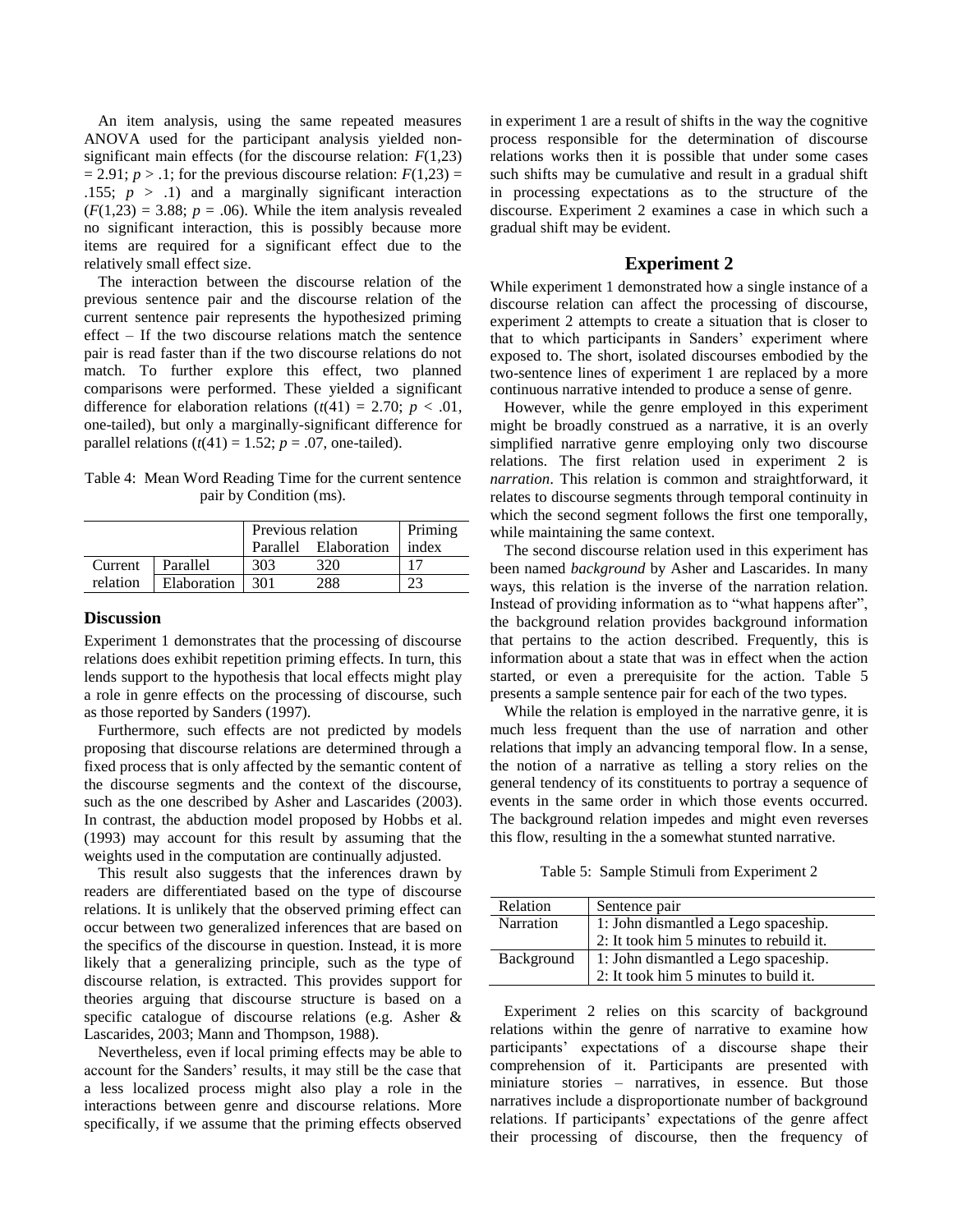background relations should contradict their initial expectations and slow their processing initially.

However, as their experience with the new genre grows, their expectations might undergo a change – They might learn that in this new genre background discourse relations are frequent and normative and therefore come to expect them. This may then result in increased efficiency in the processing of such relations, and the discourse as a whole.

# **Methods**

**Participants** Twenty-three undergraduate students enrolled at Northwestern University participated in this experiment in partial fulfillment of course requirements.

**Procedure** The procedure of this study is similar to that used in experiment 1. Participants were asked to carefully read pairs of sentences as quickly as possible. These sentence pairs were presented on a computer screen, one pair at a time. After reading a pair, participants pressed the spacebar in order to proceed to the next pair, at which time the sentence pair disappear. A second later, a new sentence pair appeared. Reading time was measured as the duration between the presentation of a sentence pair on the screen and the time the participant pressed the spacebar.

Following each narrative, participants were asked to answer three multiple choice questions regarding their impressions of the child's behavior. These questions were the same for all the narratives.

There were two versions of each sentence pair, and the presented version was counterbalanced across participants. Furthermore, the order in which the narratives were presented was also counterbalanced across participants.

**Materials** The experimental stimuli consisted of 8 narratives. Each narrative was made up of 4 sentence pairs, and there were two versions of each sentence pair. Sentence pairs belonging to the same narrative shared a single actor, who was described as a child playing in a psychology lab.

In one version the two sentences were related through a narration relation, while in the second the two sentences were related through a background relation. The difference between the versions was in the verb used to describe the protagonist's action in the second sentence.

#### **Results**

In order to better control for the variability in sentence length, reading times for the sentence pairs were divided by the number of words in the sentence pair.

Figure 1 tracks the mean reading times for each type of discourse relation as it changes across the course of the experiment. A regression model was used in order to test the hypothesis that participants improved more in their processing of background discourse relations than in their processing of narration relations. The regression model tested for an interaction between the ordinal position of a sentence pair within the experiment and its type while controlling for both the participant and the particular sentence pair involved. The model was statistically significant  $(F(56, 679) = 8.54; p < .01; R^2 = .41)$ . There was a statistically significant interaction between type and ordinal position  $(F(1, 679) = 7.46$ ;  $p < 0.01$ ) as well as main effects for both ordinal position  $(F(1, 679) = 45.72; p < .01)$ and type of relation  $(F(1, 679) = 21.75; p < .01)$ .



Figure 1: Mean Word Reading Time (in milliseconds) by Type and Stories Read

# **Discussion**

As predicted, participants in experiment 2 started out processing background discourse relations fairly slowly. Participants also showed dramatic improvement in their processing of those relations across the experiment. It can therefore be argued that the cognitive process underlying the calculation of discourse relations is sensitive not only to local, priming, effects, but also to the general frequency of particular relations within the discourse.

Participants seem to be able to adjust their comprehension strategies to accommodate new and unexpected discourse schemas. This suggests that the processes underlying sensitivity to genre as demonstrated by Sanders (1997) are unlikely to *require* some overt notion of genre and are able to adapt to a variety of discourse genres, even when such genres are not explicitly defined. More generally, it appears that the processing of discourse relations is affected by previously computed relations, perhaps through a set of implicit expectations about the structure of discourse.

## **General Discussion**

This paper presented evidence that the people's processing of discourse relations is sensitive not only to the content of the discourse, but also to the type and frequency of previously determined discourse relations. Because these factors are not strictly a part of the discourse, it seems that the inference of discourse relations and structures takes into account more than just the propositions of the discourse and relevant world knowledge. Rather, the more general context in which the discourse is encountered (e.g., what genres the reader is versed in) plays a role as well.

Furthermore, these results might also affect theories that are not directly concerned with cognitive processes, but